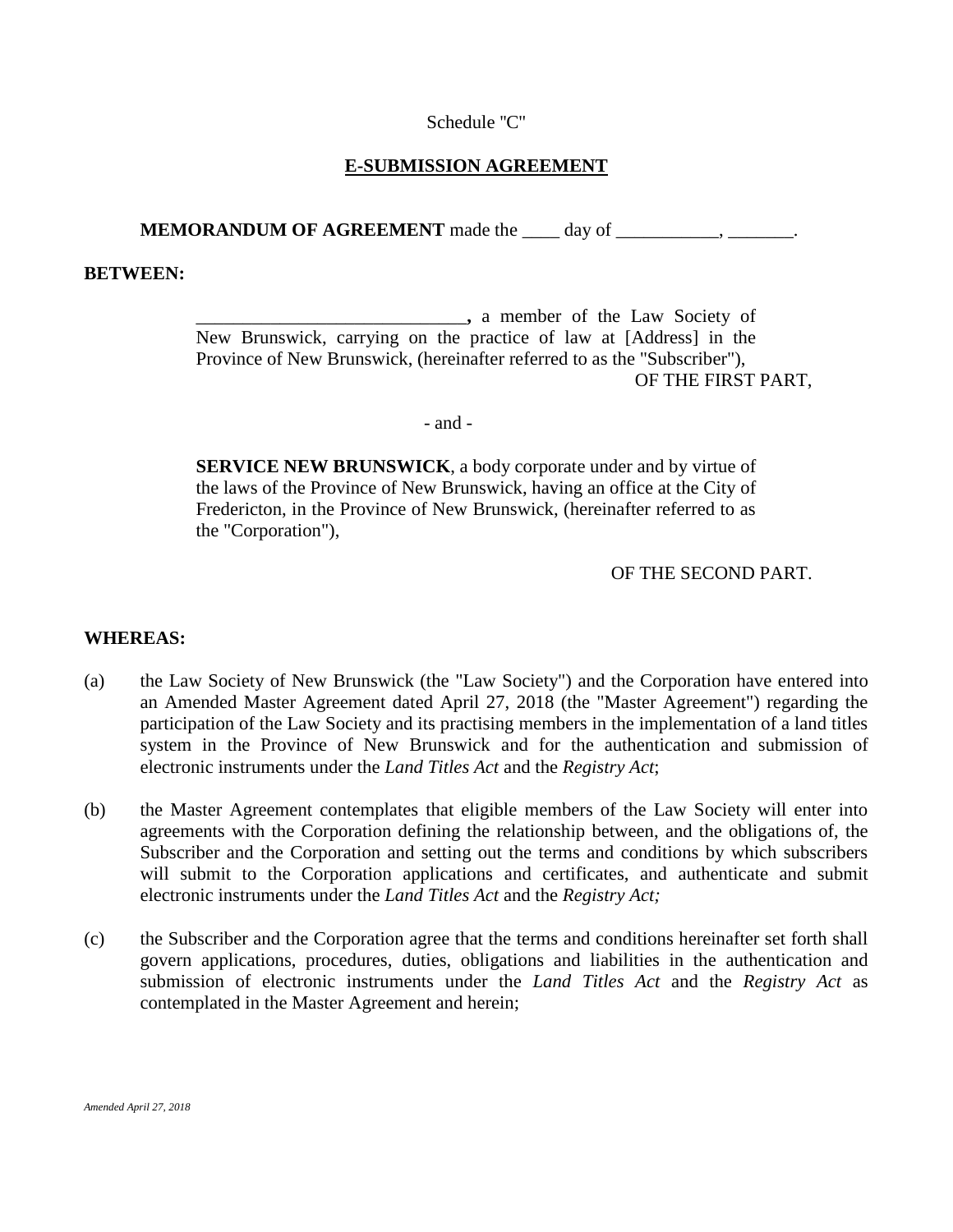**NOW THEREFORE THIS AGREEMENT WITNESSETH THAT** for and in consideration of the premises and the mutual covenants and agreements herein contained and for other good and valuable consideration (the receipt and sufficiency of which is hereby acknowledged), the parties hereto covenant and agree as follows:

### **1. Interpretation**

- 1.1 In this Agreement
	- (a) *Repealed*
	- (b) "Agreement" means this Agreement and any agreement that is supplementary to or in amendment or confirmation of this Agreement;
	- (c) ''digitally scanned image'' means a digitally scanned image of an instrument in a format that has been approved by the Registrar General of Land Titles or the Chief Registrar of Deeds;
	- (d) ''electronic format'' means a computerized format of an instrument that has been approved by the Registrar General of Land Titles, but does not include a digitally scanned image of an instrument;
	- (e) ''electronic instrument'' means an instrument in electronic format or a digitally scanned image of an instrument, including a subdivision plan or survey plan;
	- (f) "eligibility" means the status of an eligible member;
	- (g) "eligible member" means a practising member
		- (i) who is not suspended,
		- (ii) who has not been disbarred,
		- (iii) who is not in arrears respecting the payment of money to the Law Society,
		- (iv) who has paid the requisite fee for mandatory liability insurance coverage under section 83 of the *General Rules under the Law Society Act, 1996*, and
		- (v) whose practice has not been made subject to any restriction or condition imposed by the Law Society or one of its committees under Part 10 (Discipline and Competence) of the *Law Society Act, 1996* that precludes the member from practising property law;
	- (h) ''member" means a member of the Law Society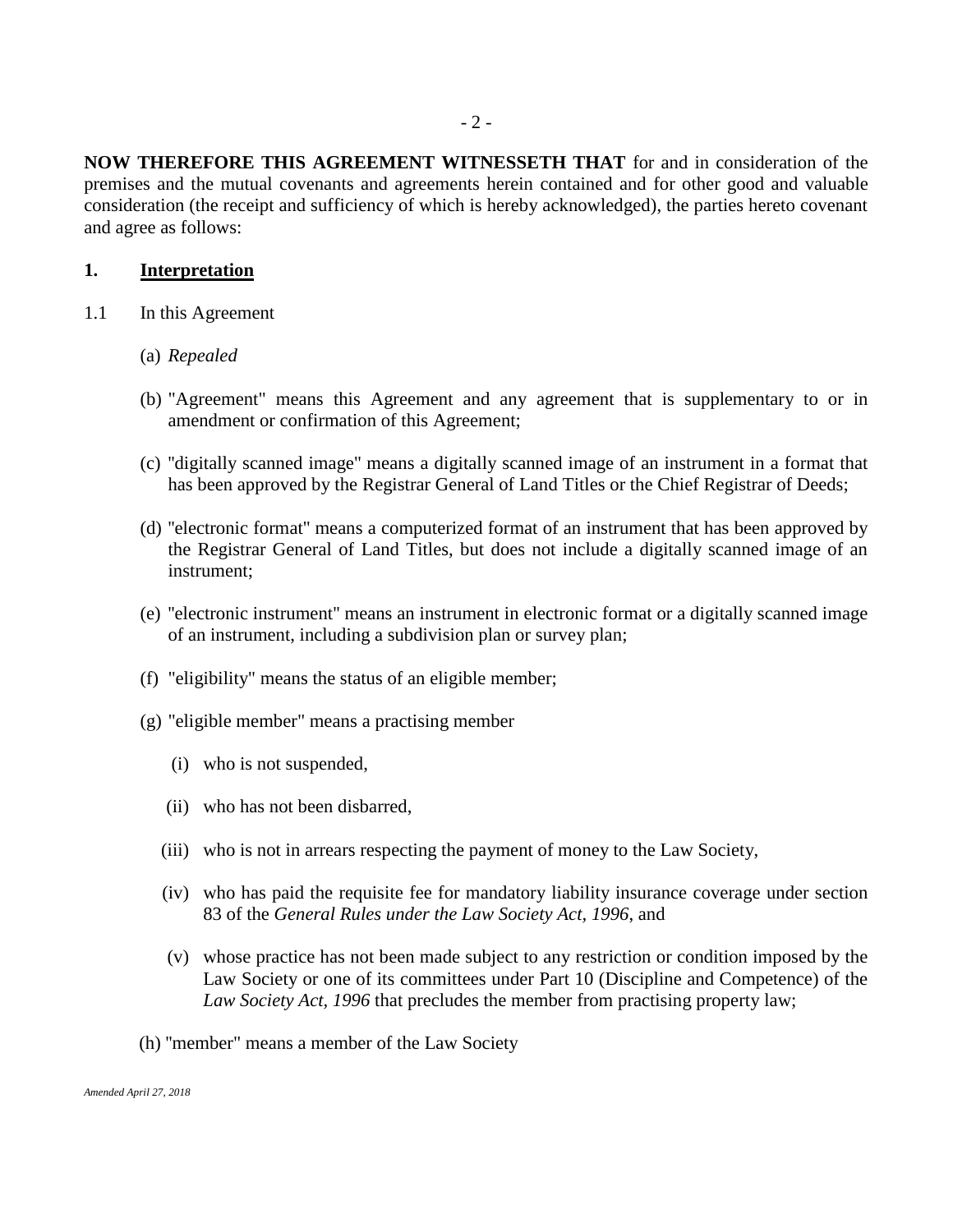- (i) ''property law'' means the law relating to real property;
- (j) ''regulations'' means regulations under the *Land Titles Act* as amended;
- (k) "Standards" means the standards, rules and practices and policies established and published by the Law Society and from time to time in force that are applicable to the practice of property law by members;
- (l) "Subscriber" means the Subscriber who signed this Agreement or any eligible member who has entered into an E-submission Agreement, including the Subscriber who signed a former version of this Agreement, as the context may require; and
- (m) "Web-based" means electronically communicated via the Internet.

1.2 Headings are inserted in this Agreement solely for the convenience of the parties and are not intended to be used as an aid in the interpretation of this Agreement.

1.3 All amounts or sums of money referred to in this Agreement are stated in Canadian dollars.

1.4 Where the context requires, words in the singular include the plural, and words in the plural include the singular, and words importing the masculine gender include the feminine and neuter genders.

# **2. Representations of the Subscriber**

- 2.1 The Subscriber covenants, warrants and represents to the Corporation that the Subscriber:
	- (a) is an eligible member and that he or she will maintain his or her eligibility;
	- (b) is familiar with and that he or she will comply with the Standards; and
	- (c) will maintain excess professional liability insurance in an amount sufficient to meet the amount of any claims that the Corporation can make against the Subscriber, up to the maximum specified paragraph 3.1(b) of the Master Agreement.

2.2 The Subscriber acknowledges that failure to comply with the terms and conditions of this Agreement may

(a) disentitle the Subscriber to some or all of the protection and benefits of the Master Agreement, including but not limited to the right to submit electronic instruments under the *Land Titles Act* and the *Registry Act*;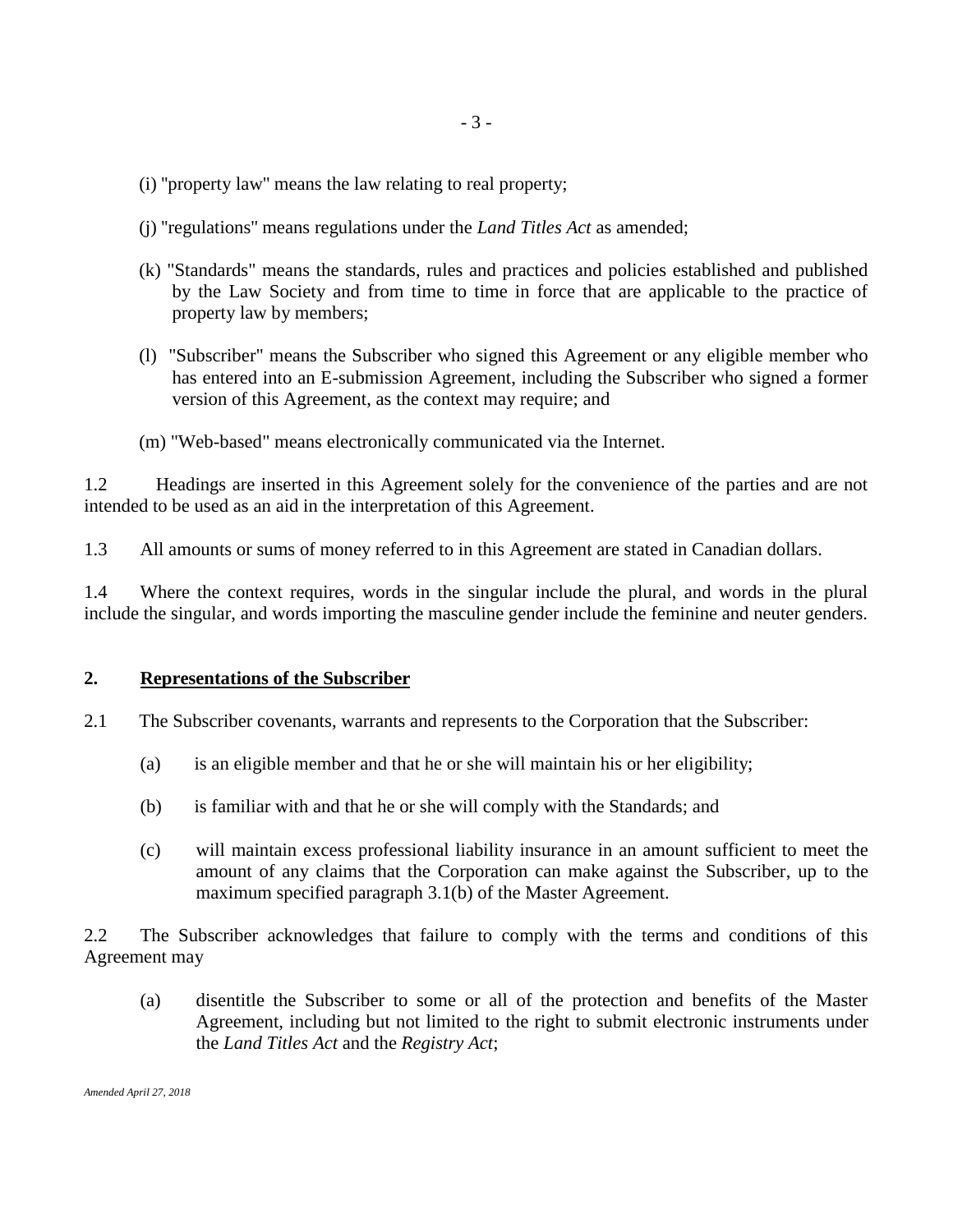- (b) form the basis of a complaint by the Corporation against the Subscriber to the Registrar of Complaints under section 41 of the *Law Society Act, 1996*, or
- (c) result in the rejection of any electronic instrument submitted for filing or registration.

## **3. Obtaining Access**

3.1 Access to the technology put in place by the Corporation for the authentication and submission of electronic instruments for filing or registration will be granted to the Subscriber upon:

- (a) the Subscriber depositing a duly executed version of this agreement;
- (b) the Law Society certifying to the Corporation the Subscriber's eligibility;
- (c) the Subscriber providing an e-mail address for any communication or notices required to be sent to the Subscriber and
- (d) the Subscriber having established an account with the Corporation for electronic funds transfers for the payment of fees or taxes in respect of the filing or registration of an electronic instrument and any other fees required to maintain an account with the Corporation.

3.2 The parties hereto agree that PKI (encrypted signatures) or similar technology may be used by the Corporation as part of Web-based documentation.

### **4. Authentication of electronic instruments**

4.1 The Subscriber shall not submit an electronic instrument for filing or registration unless it has been authenticated using the Web-based technology put in place by the Corporation.

4.2 Web-based authentication by a Subscriber for the submission of an electronic instrument in an electronic format

(a) shall contain a certification that the Subscriber is in possession of an original instrument designated for electronic submission by regulation under the *Land Titles Act*, in prescribed form and in paper format that, to the best of his/her knowledge and belief, has been duly executed and witnessed, accompanied by the appropriate proof of execution and that this electronic instrument contains every material provision and particular contained in the said original paper instrument,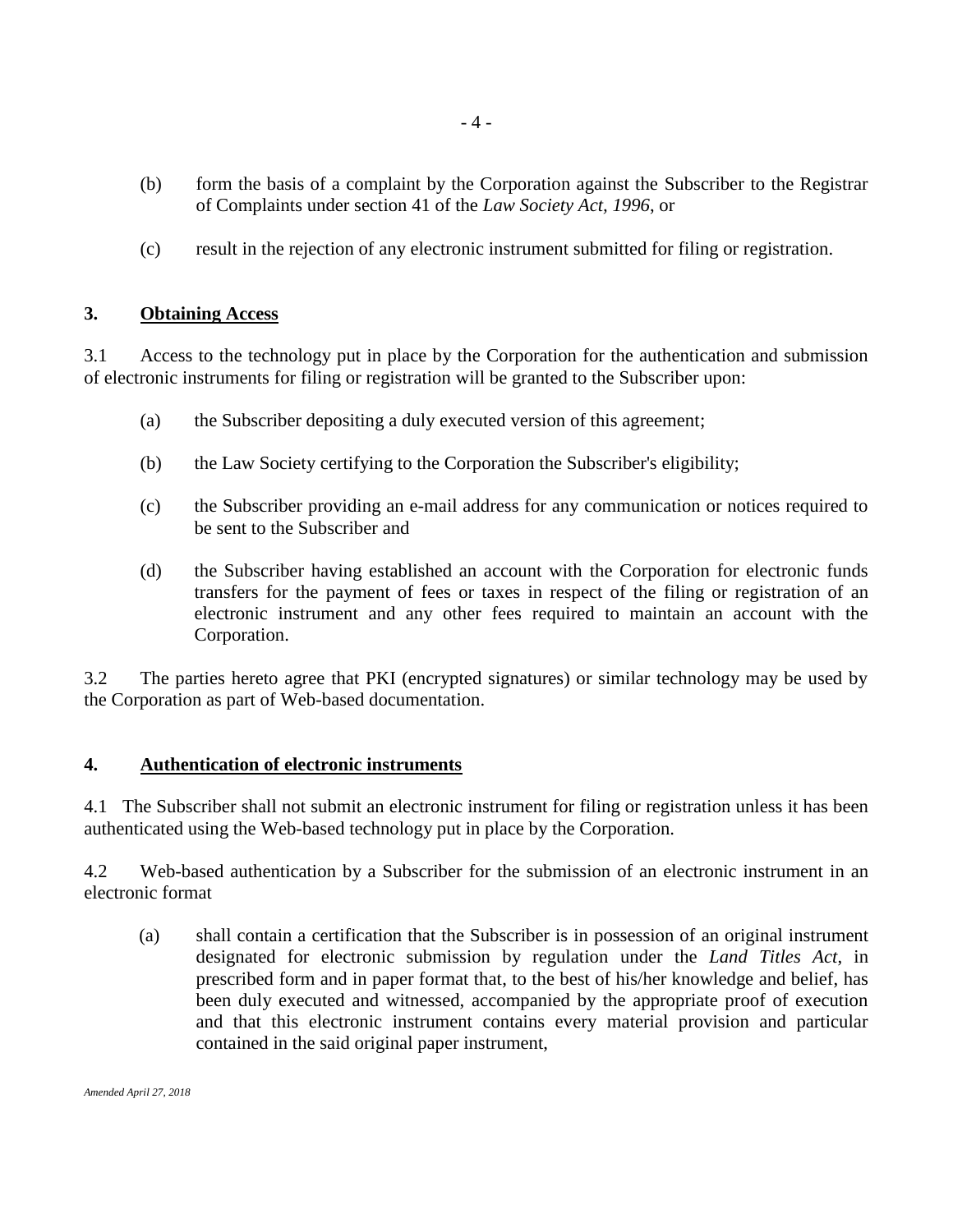- (b) shall contain information as to the existence of an affidavit of marital status and whether the subject property was or was not a marital home,
- (c) is a certification, when an affidavit of marital status is required under the *Land Titles Act*, that the Subscriber is in possession of an original affidavit of marital status in prescribed form and in paper format, and that, to the best of his/her knowledge and belief, the affidavit has been duly executed and sworn.
- 4.2.1 Web based authentication by a Subscriber for the submission of an electronic instrument
	- (a) that is a digitally scanned image, except for a digitally scanned image of a subdivision plan or a survey plan that was not scanned under the supervision of the Subscriber, shall contain a certification that the Subscriber is in possession of the original instrument in paper format that, to the best of his/her knowledge and belief, has been duly executed and witnessed, if required, and that the digitally scanned image is an exact and complete scan of the entire instrument;
	- (b) that is a digitally scanned image of a subdivision plan or a survey plan that was not scanned under the supervision of the Subscriber, shall contain a certification by the Subscriber, that the Subscriber reasonably believes, that the scanned image was received from a surveyor authorized to practise land surveying in the Province of New Brunswick or from someone on that surveyor's behalf.

4.3 Any certification made, or information provided by a Subscriber in a Web-based authentication shall be conclusive and shall have the same force and effect as if made under the *Evidence Act*, R.S.N.B. 1973, c. E-11.

### **5. Electronic submission of instruments**

5.1 Notwithstanding that subsection 17.1(6) of the *Land Titles Act* permits designated instruments to be registered in paper format under certain circumstances, (i.e. when the registered owner personally presents the instrument for registration), the Subscriber shall submit those instruments designated by regulation to a Land Titles office for filing or registration in electronic format only, except in occasional circumstances, the reason for which shall be documented by the Subscriber.

5.2 The submission of an electronic instrument for filing or registration by a Subscriber is a certification by the Subscriber that he or she has complied with the requirements of the *Land Titles Act* or the *Registry Act*, as applicable.

5.3 The electronic submission of a Transfer by a Subscriber, in electronic format,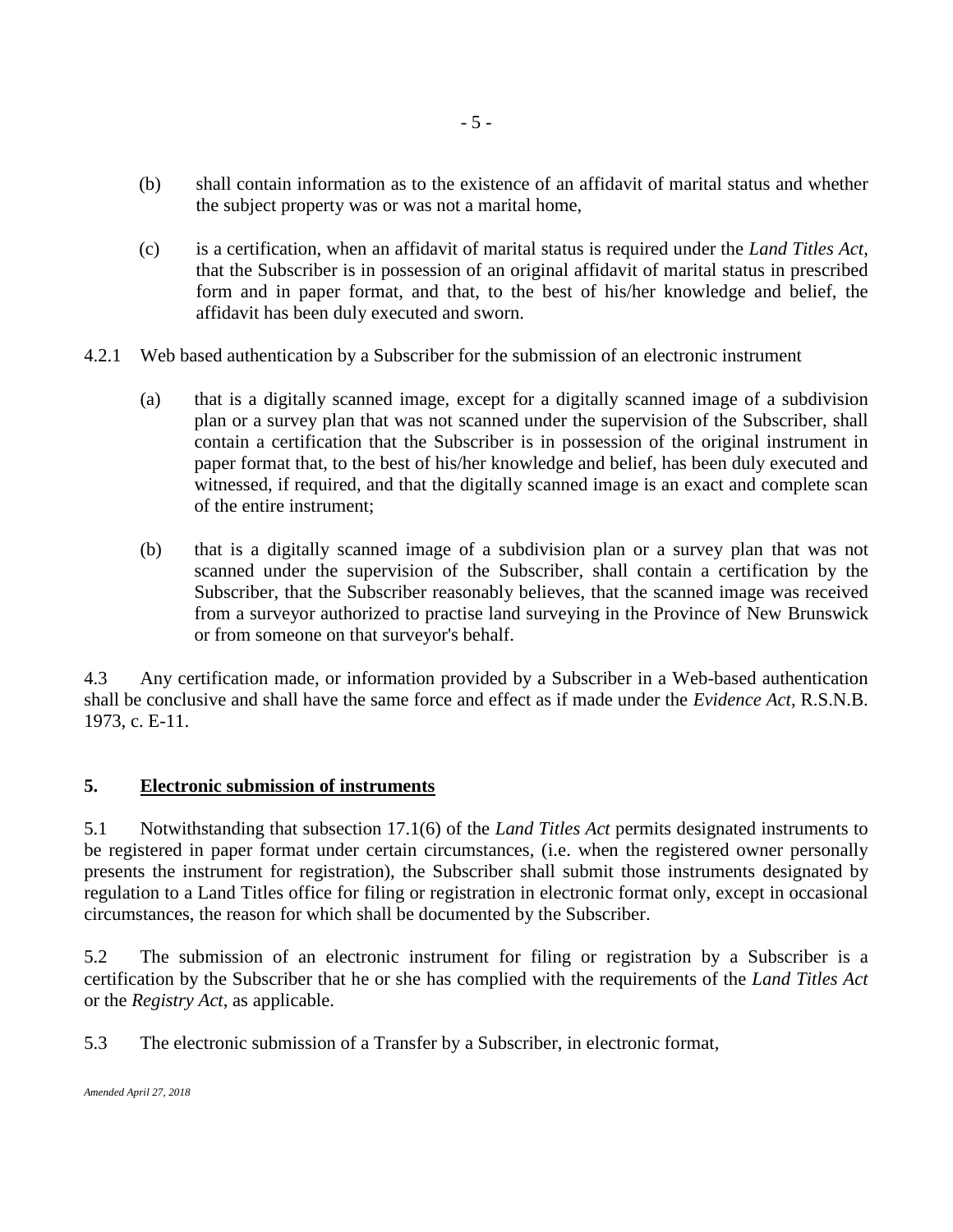- (a) shall include a declaration of all the material facts that would have been contained in an affidavit of value if the transfer had been submitted for registration in paper format and
- (b) is a certification that the Subscriber is in possession of the affidavit of value in prescribed form and in paper format required under the Act, and that, to the best of his/her knowledge and belief, the affidavit has been duly executed and sworn.

5.4 The Subscriber who makes a declaration referred to in paragraph 5.3(a) is entitled to rely on the information contained in the affidavit of value in paper format unless the Subscriber has reason to believe that the information therein contained is inaccurate.

## **6. Retention and production of documents**

6.1 A Subscriber who authenticates an electronic instrument in electronic format shall retain the original duly executed and witnessed paper form counterpart of the instrument with all original affidavits, certificates or statutory declarations required by the *Land Titles Act*, that accompany the instrument, for a period of 10 years following the date of authentication.

6.2 Upon request from the Registrar General, the Subscriber or a former Subscriber shall promptly produce for inspection the original duly executed and sworn counterpart instrument in paper format with all original affidavits, certificates or statutory declarations required by the *Land Titles Act*, including all original duly executed and sworn affidavit of value.

6.3 Clause 6.1 and clause 6.2 shall not apply for the submission of a digitally scanned image of an instrument.

# **7. Conflict of interest**

7.1 The Subscriber acknowledges that the chapter on Conflict of Interest Between Clients of the Society's Code of Professional Conduct, or any other similar enabling provision, may be amended by the Law Society to either prevent a member from acting for both the vendor and the purchaser in a real property transaction, or to limit the authorization of a member to act for both the vendor and the purchaser in a real property transaction, where the value of the total consideration, or where the aggregate of assessed values by the Province of New Brunswick for all the properties involved in the transaction, is in excess of a stated amount.

7.2 In the event of such amendments, the Subscriber acknowledges that the Corporation will implement functionality to the technology put in place by the Corporation that allows the submission of electronic instruments in Land Titles to enforce the amendments and will comply with the same.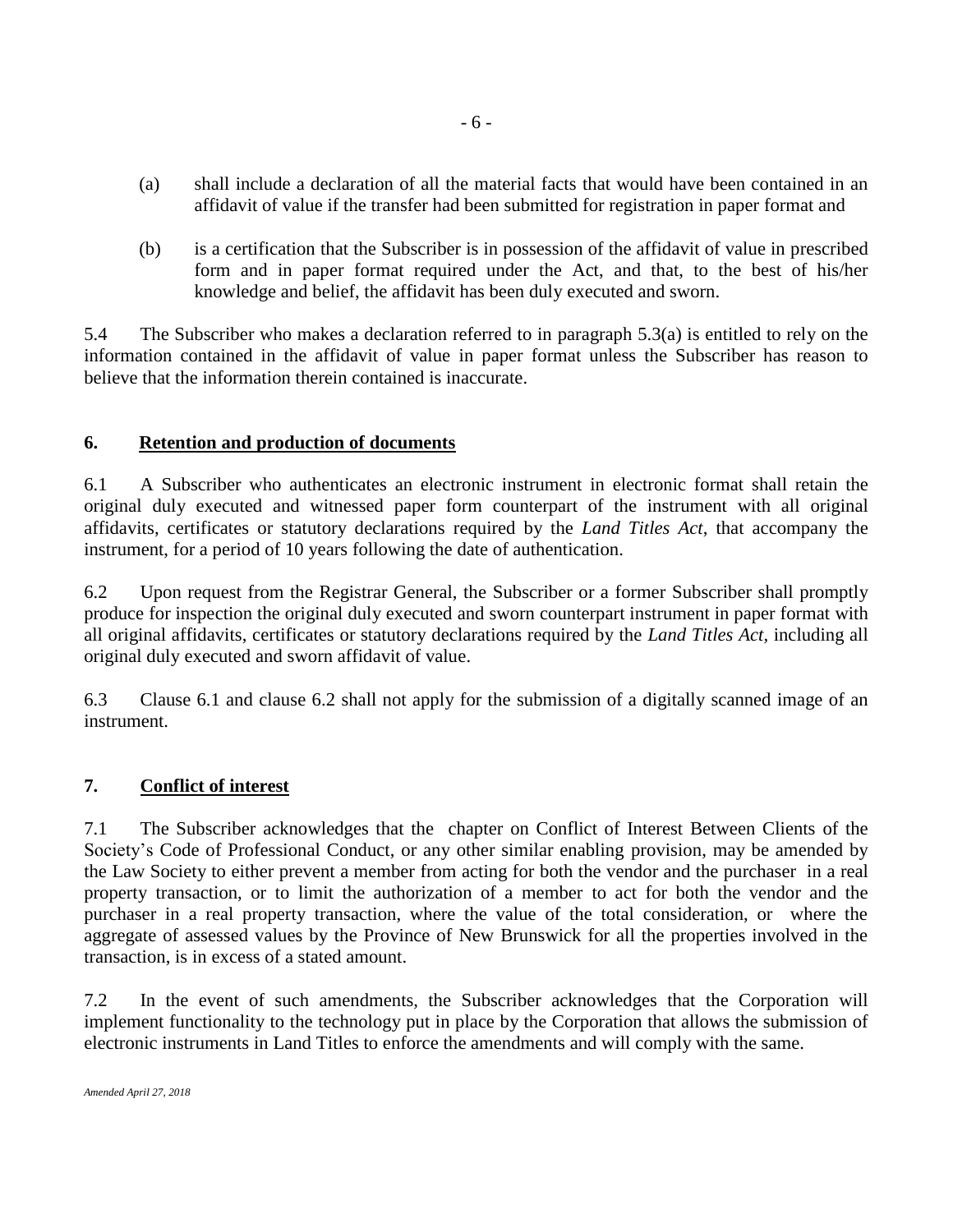7.3 Clause 7.1 and clause 7.2 shall not apply for the submission of a digitally scanned image of an instrument.

## **8. Acceptance**

8.1 Subject to the terms and conditions of this Agreement and the Master Agreement, the Corporation shall accept the submission of electronic instruments by the Subscriber made in conformity with the *Land Titles Act* or the *Registry Act*.

## **9. Compensation Fund**

9.1 The Subscriber acknowledges that if a claim arises out of the dishonesty, fraud or criminal conduct of an eligible member in the authentication or in the submission of an electronic instrument for filing or registration and is not covered by the Lawyer's Professional Liability Insurance Group Policy with respect to Mandatory coverage under PART A and with respect to Excess coverage under PART B, if applicable, the claim by the Corporation against the Subscriber shall be governed by Part 13 (Compensation Fund) of the *Law Society Act, 1996.*

### **10. Release of Member Information**

10.1 The Subscriber hereby authorizes and directs the Law Society to promptly notify the Corporation of particulars of any change in the Subscriber's eligibility.

10.2 The Subscriber hereby appoints the Corporation attorney for the Subscriber to notify the Law Society of any claim or potential claim against the Subscriber in respect of the practice of property law.

10.3 The Subscriber authorizes the Corporation to notify the Law Society that the Subscriber has entered into this Agreement and to provide the Law Society with particulars of electronic submissions by the Subscriber after the signing of this Agreement.

10.4 The Subscriber authorizes the Corporation to provide, and the Corporation shall provide to the Subscriber a list of the members who have signed E-submission Agreements with the Corporation.

### **11. Limitation of Liability of Subscribers**

11.1 The Corporation acknowledges and agrees that any claim against a Subscriber arising from an authentication or an electronic submission by a Subscriber, shall be limited in the same spirit and manner as set out in article 3 of the Master Agreement and shall be dealt with as set out in clause 4.3 of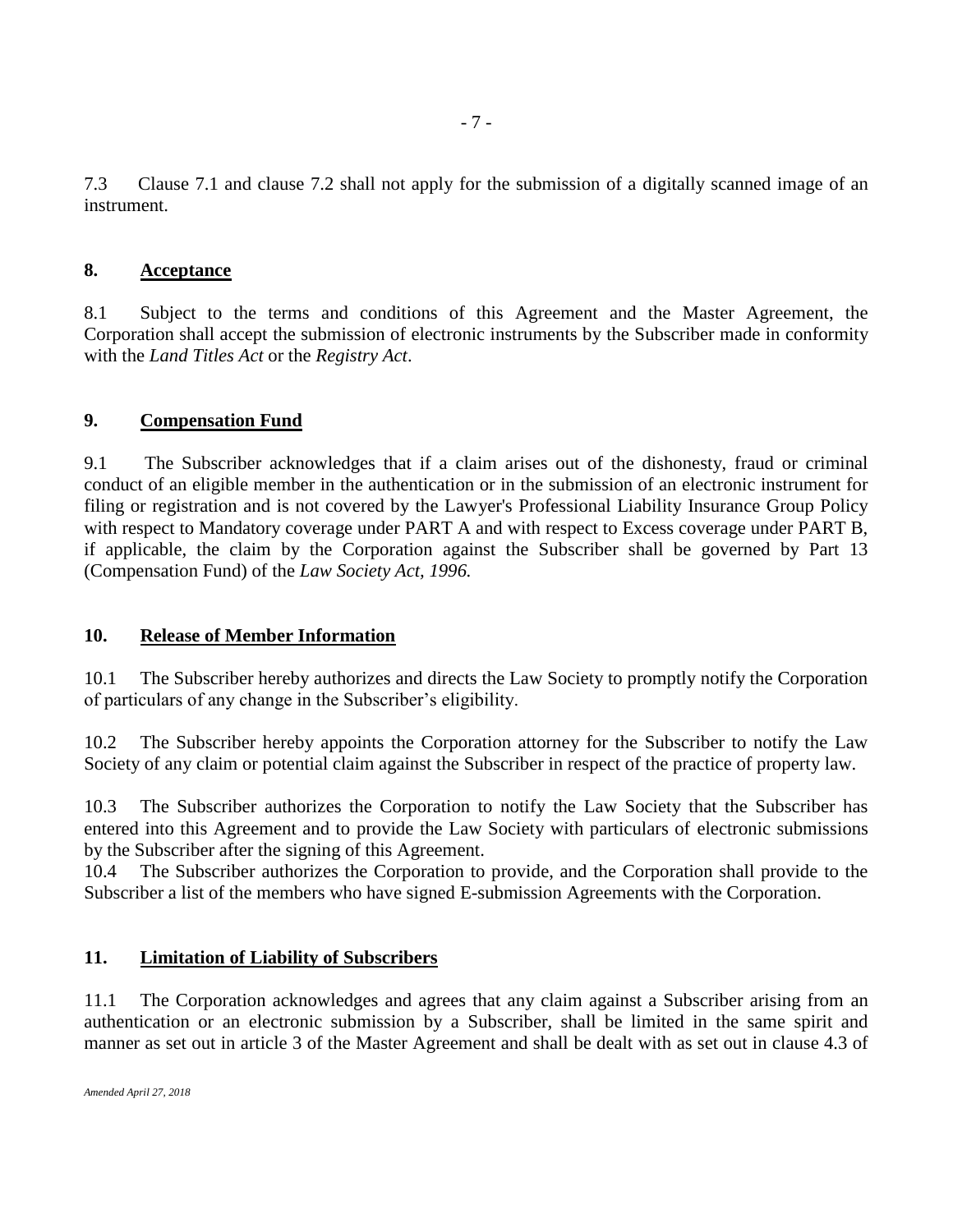the Master Agreement.

11.2 Where the eligibility of the Subscriber has terminated, only those claims made by the Corporation against the Subscriber in respect of authentications or electronic submissions that were accepted by the Corporation from the Subscriber before the Law Society had given notice to the Corporation of the termination of the Subscriber's eligibility are governed by this Agreement.

### **12. Arbitration**

12.1 Either party (the "Complainant") may refer any dispute as to the construction, interpretation or application of this Agreement to arbitration by giving the other party ("Respondent") hereto notice of the dispute and a brief description thereof. Each party shall name an arbitrator within twenty (20) business days of the notice of dispute being given to the Respondent. The Respondent shall respond to the notice of dispute within fifteen (15) business days of receiving it from the Complainant. The two arbitrators shall within fifteen (15) business days of the appointment of the second arbitrator appoint a third arbitrator. The arbitrators shall specify time limits by which acts are to be done in order to have the dispute dealt with expeditiously. The arbitration shall be conducted in accordance with the *Arbitration Act*, Acts of New Brunswick, 1992, c. A-10.1, as amended. Such arbitration shall be held in Fredericton and the decision by a simple majority of the panel of arbitrators shall be final and binding on the parties and may be enforced in a court of competent jurisdiction. The arbitration shall be conducted in accordance with the Rules of Court of New Brunswick except to the extent the parties otherwise agree. The costs of arbitration shall be borne equally by the parties.

12.2 For greater certainty, the liability of the Subscriber to the Corporation in respect of a claim by the Corporation under article 11 is not a dispute contemplated for resolution by the arbitration provisions of clause 12.1.

12.3 In the event that either party fails to take any action within the time limits specified in this article or any time limits specified by the arbitrators, such party shall be deemed to be in default and the dispute may be decided in favour of the party not in default.

## **13. Changes to the Agreement**

- 13.1 No modification to this Agreement shall be effective unless it is in writing and
	- (a) signed by the parties; or
	- (b) has been proposed by the Corporation and approved by the Law Society after not less than 30 days notice has been given to the Subscriber.

# **14. Termination of the Agreement**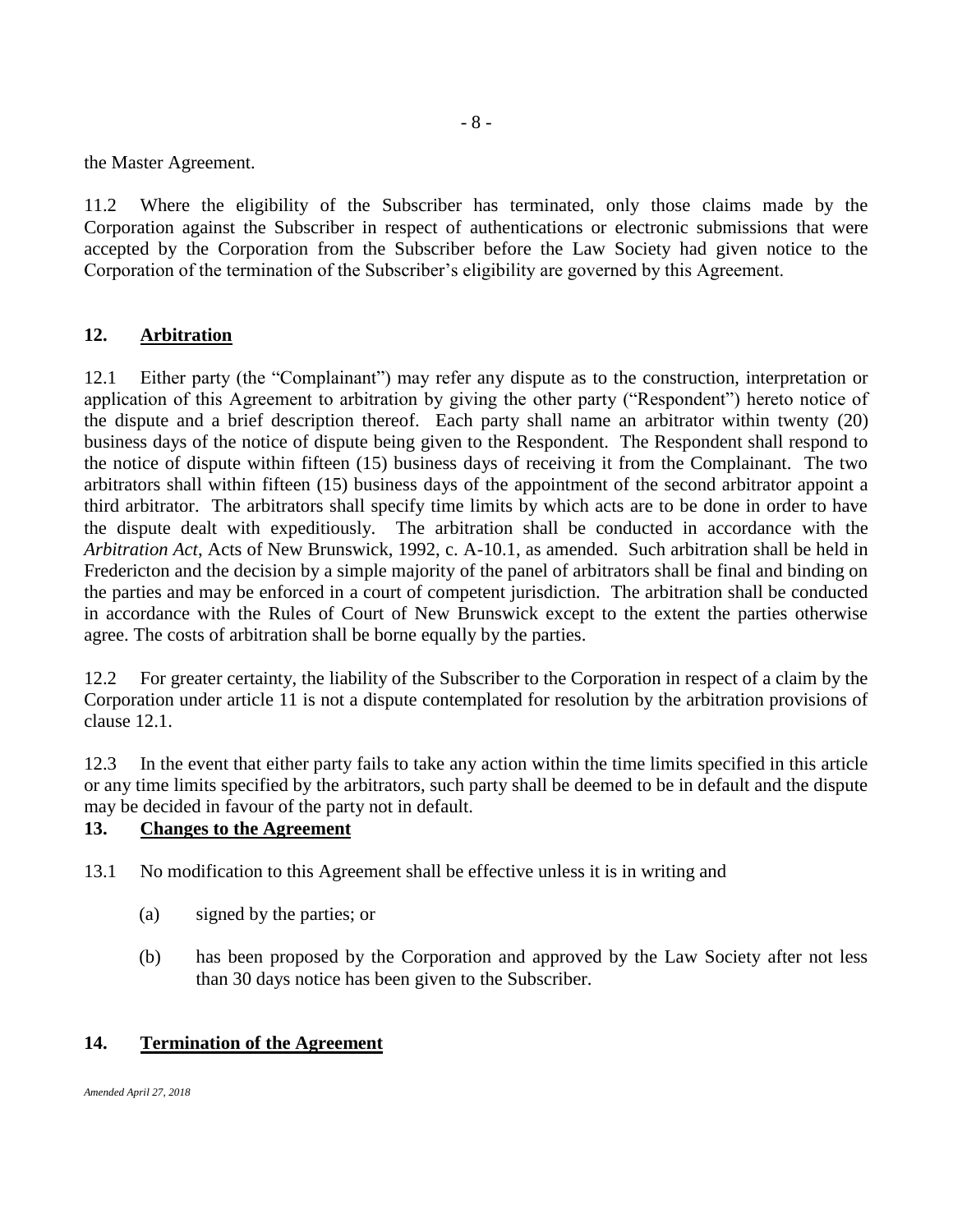14.1 This Agreement shall terminate immediately upon the first to occur of the following:

- (a) termination of the Master Agreement; and
- (b) termination of the Subscriber's eligibility.

14.2 Where this Agreement has terminated under paragraph 14.1(b), this Agreement shall, at the option of the Subscriber, be revived upon the Subscriber re-establishing his or her eligibility.

14.3 Notwithstanding termination of this Agreement, the limitations on liability which are set out in article 11 of this Agreement shall survive such termination.

## **15. Notice**

15.1 Any notice or document required or permitted to be given by this Agreement to a party hereto shall be in writing and is sufficiently given if served in the manner provided for personal service under the Rules of Court of New Brunswick or if transmitted by electronic mail transmission, to such party addressed as follows:

in the case of the Subscriber:

Subscriber: [address]: E-mail:

in the case of the Corporation to:

Service New Brunswick P. O. Box 1998 985 College Hill Road Fredericton, NB E3B 5G4 Attention: Registrar General of Land Titles E-mail (Registrar General's e-mail address)

and a notice so served personally shall be deemed given at the time of service and a notice sent by electronic mail transmission shall be deemed given on the first business day after such transmission provided that a copy of the notice has been sent, within 24 hours of the transmission, by ordinary prepaid mail.

*Amended April 27, 2018*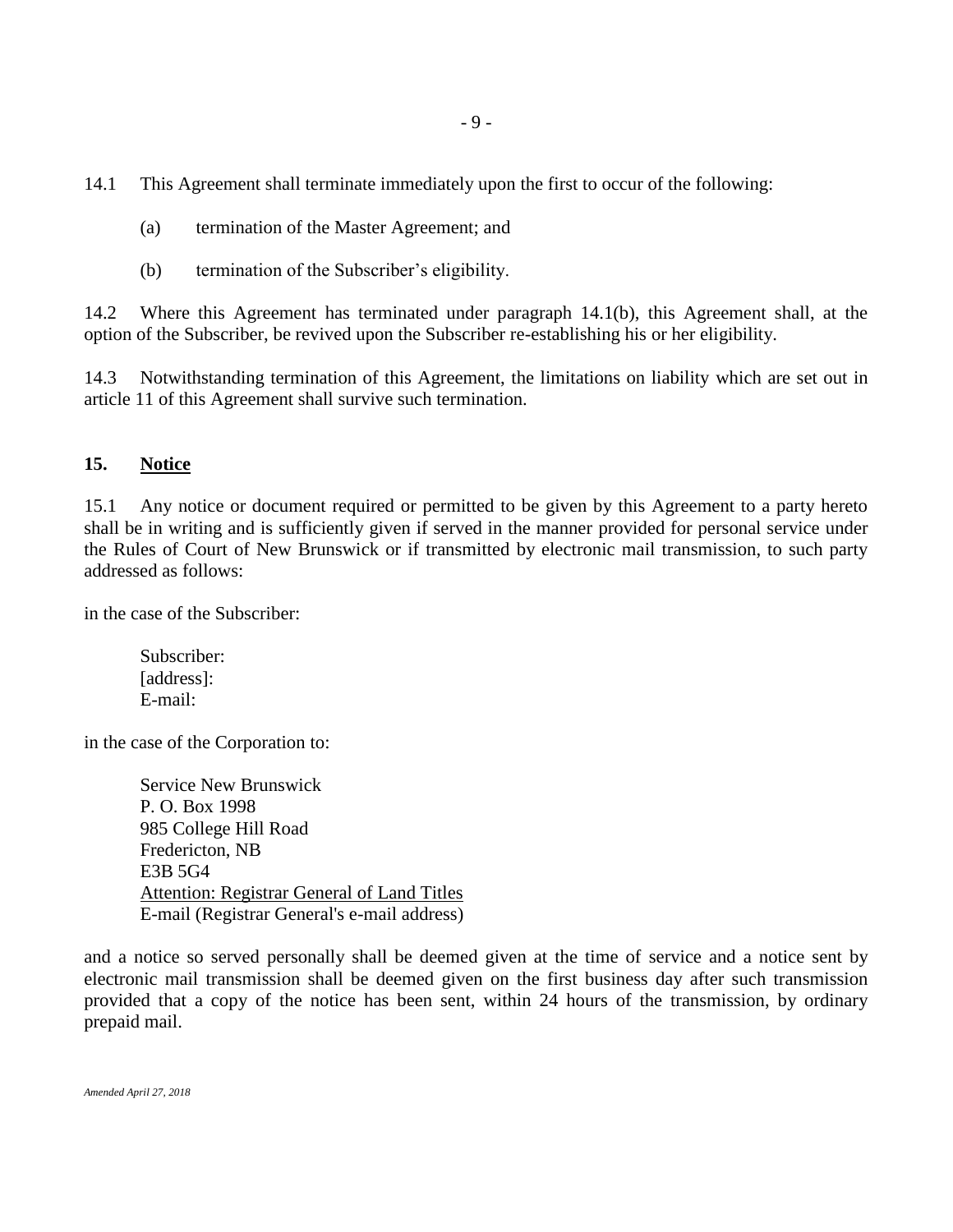15.2 Notwithstanding the provisions of clause 15.1 permitting notice to be given by electronic transmission, any notice to be given pursuant to clause 11.2 shall not be effective unless either personally served in accordance with clause 15.1 or recorded in the manner contemplated by clause 2.7 of the Master Agreement. In the latter case, the notice shall be deemed to be effective at the time the entry is made by the Law Society in the electronic register.

## **16. Time**

16.1 Time is of the essence of this Agreement.

### **17. Assignment**

17.1 Neither party may assign this Agreement.

#### **18. No Agency or Partnership**

18.1 Nothing in this Agreement shall be construed to constitute one party as an agent, associate or partner of the other party.

#### **19. Governing Law**

19.1 This Agreement shall be governed by and construed in accordance with the laws of the Province of New Brunswick and the laws of Canada applicable therein and the parties hereto irrevocably attorn to the jurisdiction of the Courts of the Province of New Brunswick as the final and proper forum for determination of any dispute hereunder.

#### **20. Entire Agreement**

20.1 This Agreement embodies the agreement of the parties hereto with regard to the matters dealt with herein, and no understanding or agreements, oral or otherwise, exist between the parties except as herein expressly set out.